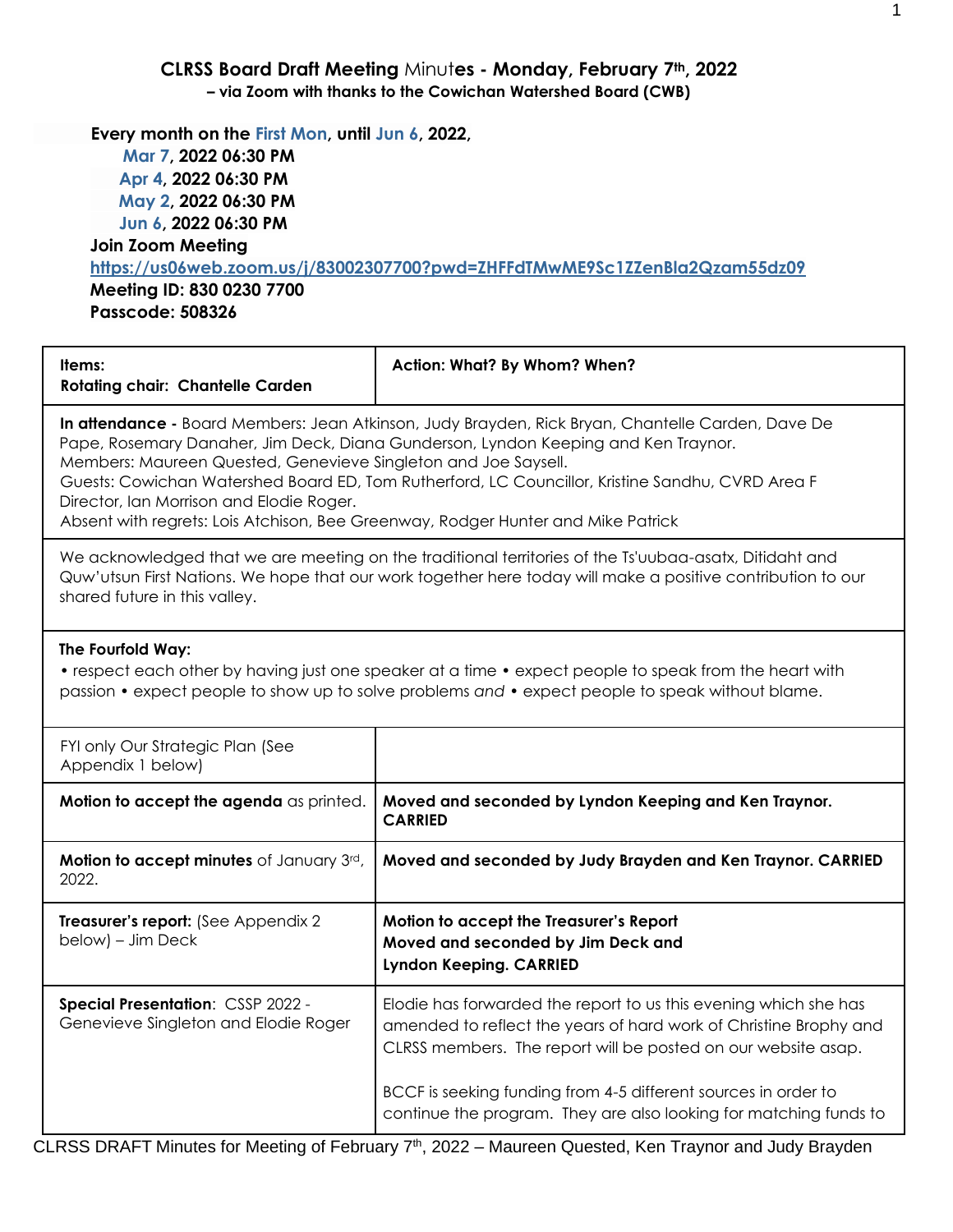|                                                                             | maintain watering of recent plantings.                                                                                                                                                                                                                                                                                                  |
|-----------------------------------------------------------------------------|-----------------------------------------------------------------------------------------------------------------------------------------------------------------------------------------------------------------------------------------------------------------------------------------------------------------------------------------|
|                                                                             | Research and development - the plan is to go around lake by road<br>& by boat to identify possible sites for riparian improvement. They<br>want to monitor work already done and being done over time.<br>CSSP is still an entity and we can reach out to Elodie or Genevieve<br>at any time.                                           |
|                                                                             | Genevieve pointed out that Christine Brophy's career success is a<br>good example for students interested in environmental studies.                                                                                                                                                                                                     |
| Guest remarks from the Town of Lake<br>Cowichan Councillor, Kristine Sandhu | Kristine reported that the town hall renovation is currently underway.<br>Lake Cowichan is looking to upgrade the sewer system (\$9 million)<br>to enable more development.                                                                                                                                                             |
|                                                                             | Joe Saysell asked about the status of the property bordering Stanley<br>Creek where a road has been pushed in and is partially in the<br>riparian area - a danger to the developing fish eggs in the creek.<br>Kristine will report back.                                                                                               |
|                                                                             | On February 17 <sup>th</sup> there will be a Budget Zoom presentation involving<br>the ToLC CEO, and Area F and I Directors.                                                                                                                                                                                                            |
| Guest remarks from CVRD Area F<br>Director, Ian Morrison                    | Ian reported that property taxes for 2022 will see the following:<br>Area $F - 9.5\%$ decrease<br>Area I-9% increase<br>ToLC - 12% increase                                                                                                                                                                                             |
|                                                                             | Efforts to create an off-road trail from Honeymoon Bay to Lake<br>Cowichan are being hampered by a Section 42 requirement that<br>states that if public money is spent on private land, that land could<br>be deemed "public" in the future. Private landowners are therefore<br>reluctant to support the trail through their property. |
|                                                                             | The 2022 CVRD Parkland Acquisition Fund is set at \$750,000. Ian<br>thanked those who had written letters of support for the requisition.<br>Members were reminded that the fund can be as high as 1.6 million<br>dollars.                                                                                                              |
|                                                                             | MOTI has a new area manager. Mud (& dust in summer) from<br>logging trucks continues to be a problem in Youbou and fear is that<br>this polluted soil eventually makes its way into the lake.                                                                                                                                           |
|                                                                             | Greendale Road parcel still has not been transferred to the CVRD.                                                                                                                                                                                                                                                                       |
|                                                                             | The CVRD has budgeted \$300,000 dollars for trail maintenance. It<br>was suggested that the recent damage to the CV trail is severe and<br>will costs in excess of that figure.                                                                                                                                                         |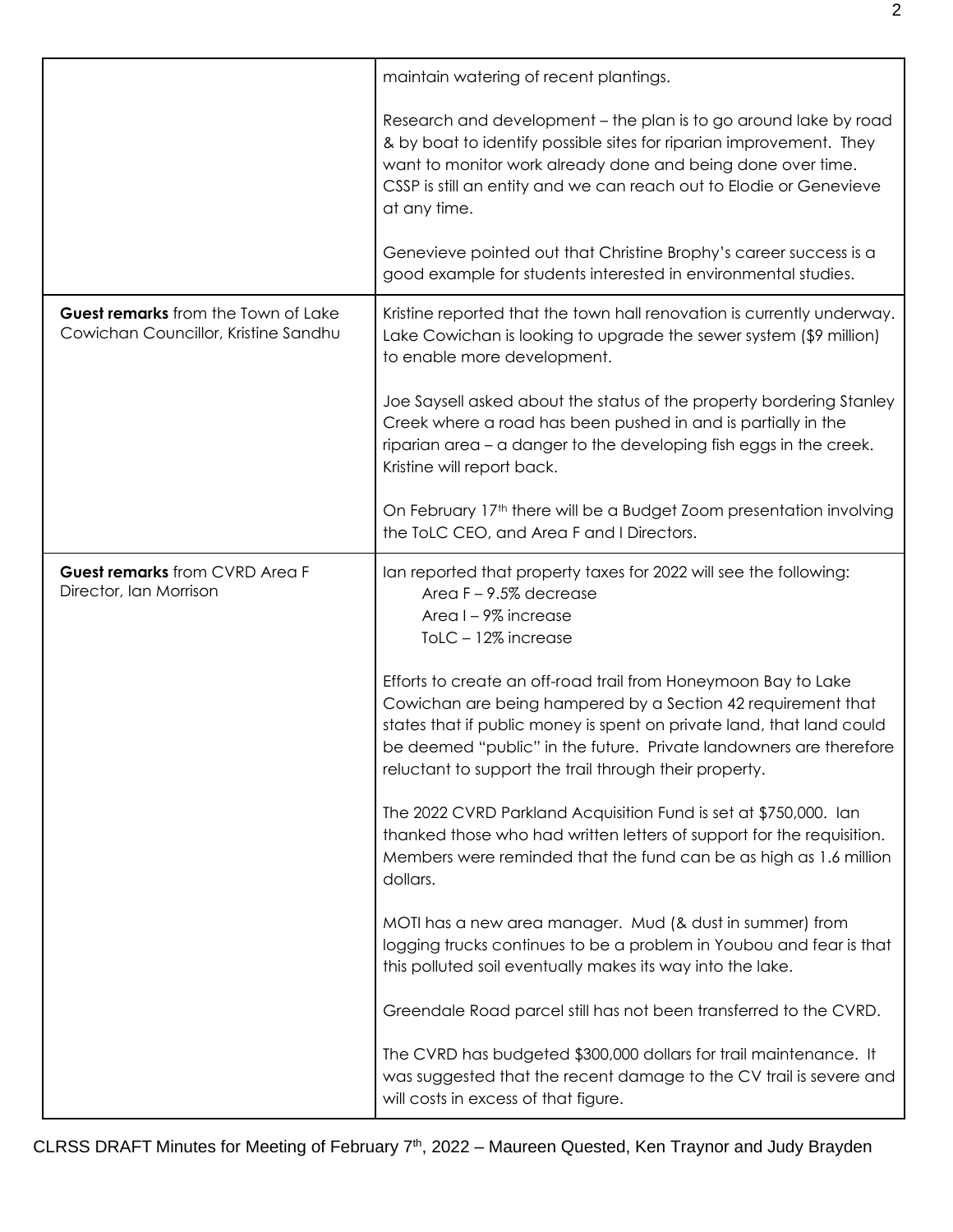|                                                                        | lan commented on the volunteer nature of societies such as ours<br>and expressed appreciation for the work that we do, saving<br>taxpayers dollars.                                                                                                                                                                                                                                                                                                                                                                                                                                                                                                                                                                                                                                              |
|------------------------------------------------------------------------|--------------------------------------------------------------------------------------------------------------------------------------------------------------------------------------------------------------------------------------------------------------------------------------------------------------------------------------------------------------------------------------------------------------------------------------------------------------------------------------------------------------------------------------------------------------------------------------------------------------------------------------------------------------------------------------------------------------------------------------------------------------------------------------------------|
| <b>Guest Remarks</b> from Cowichan<br>Watershed Board - Tom Rutherford | Tom announced that the newly completed Water Sustainability Plan<br>for the Koksilah watershed will the 1st water sustainability plan in BC:<br>it considers ecological values, has formal involvement with First<br>Nations and is enforceable.                                                                                                                                                                                                                                                                                                                                                                                                                                                                                                                                                 |
|                                                                        | NOTE: In 2017-18 a water use plan was developed for the<br>Cowichan. Leroy Van Weiren represented CLRSS in that process.<br>That's totally different from a water sustainability plan - which is a<br>new(ish) tool defined by the new(ish) Water Sustainability Act<br>(2016). There has never been a water sustainability plan developed<br>(I believe they are working on it on the Nicola and in Langley) but<br>the Koksilah will be the first.                                                                                                                                                                                                                                                                                                                                             |
|                                                                        | There is a real need for a watershed-wide data sharing hub.                                                                                                                                                                                                                                                                                                                                                                                                                                                                                                                                                                                                                                                                                                                                      |
|                                                                        | Tom asked that CLRSS make a submission in support of the<br>proposed provincial Water Security Fund. Submissions are due by<br>March 18 at the Engage BC website. Tom will forward information to<br>Ken asap to be used in the submission. KT will complete and submit<br>for CLRSS.                                                                                                                                                                                                                                                                                                                                                                                                                                                                                                            |
| President's Report - Ken Traynor                                       | Ken reported that he and Chantelle worked supporting Jane<br>Kilthei of the Cowichan Estuary Nature Centre developing a 3-year<br>funding proposal to Environment Canada called "Partnering to<br>Engage Youth in Restoring and Protecting Cowichan Fresh Water".<br>Chantelle linked up the folks at Lake Cowichan Secondary with<br>the project and Ken got buy-in from Andrew Coster to use the<br>Mesachie Lake Forestry Centre as a site for students to work on if<br>the project is successful. We should hear after March 31st on<br>funding. If successful CLRSS would be contributing contacts with<br>shoreline owners, helping facilitate tours to restored properties and<br>participating in watershed tours as part of the students' education<br>program. (See Appendix 3 below) |
|                                                                        | CLRSS submitted a proposal to be included in the funding request<br>sponsored by the CWB and the Sustainable Roundtable for<br>Federal Gov't funding for a one-day Watershed wide 2022 Rivers'<br>Day celebration. We suggested a program at Saywell Park of<br>interpretive tours, educational kiosks celebrating the watershed,<br>stories and teachings from Cowichan elders, the key role a new<br>weir can play in securing our water for the future and a<br>commemorative event for community members lost to Covid. We                                                                                                                                                                                                                                                                   |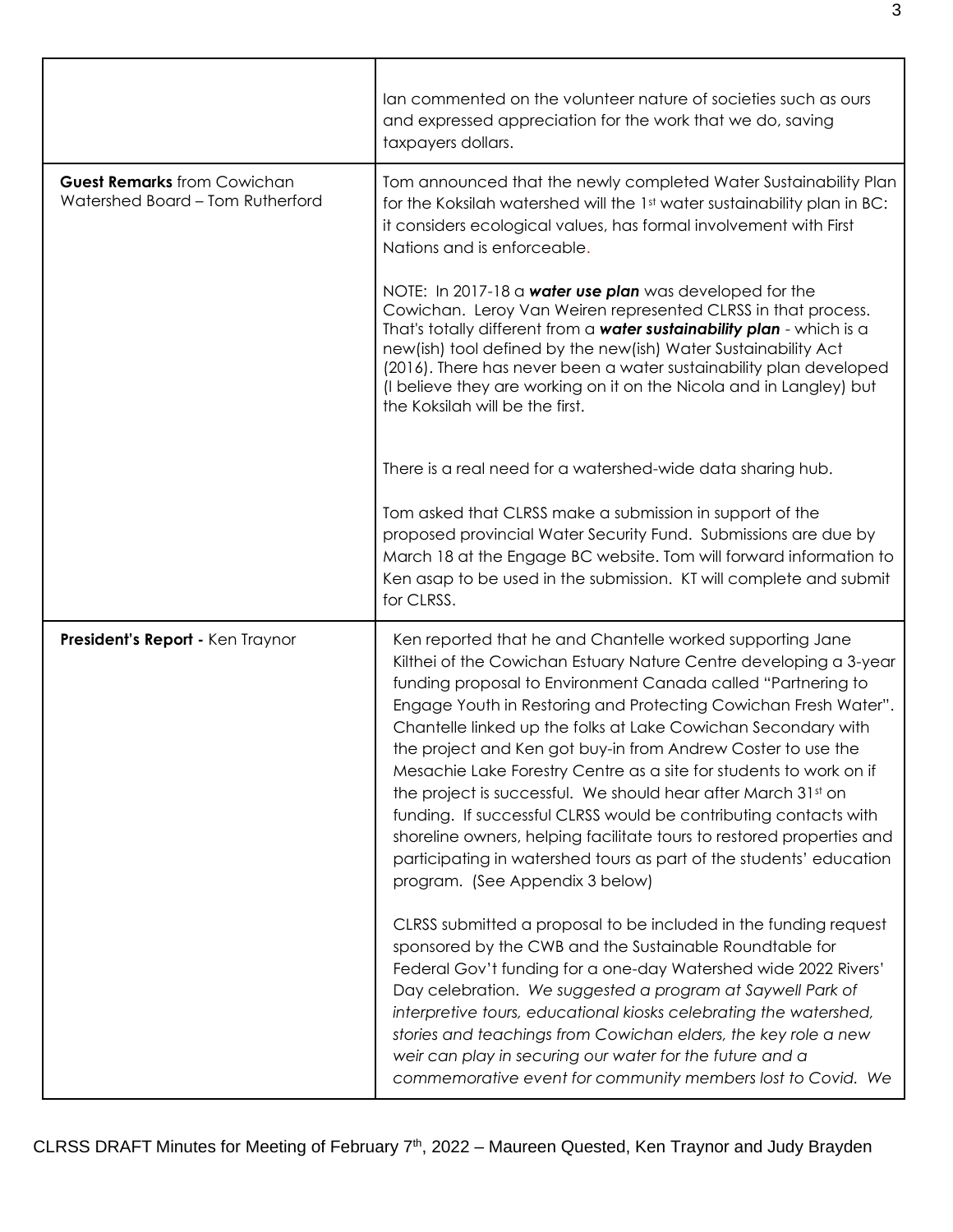|                                                                                                                                                                                                                                                                                                                                                                                                                                                                                                                              | are told that a decision on funding will not be made until<br>June/July so stay tuned. (See Appendix 7 below)                                                                                                                                                                                                                                                                                                                                             |
|------------------------------------------------------------------------------------------------------------------------------------------------------------------------------------------------------------------------------------------------------------------------------------------------------------------------------------------------------------------------------------------------------------------------------------------------------------------------------------------------------------------------------|-----------------------------------------------------------------------------------------------------------------------------------------------------------------------------------------------------------------------------------------------------------------------------------------------------------------------------------------------------------------------------------------------------------------------------------------------------------|
|                                                                                                                                                                                                                                                                                                                                                                                                                                                                                                                              | Note: BC Parks is very interested in Rivers Day<br>Celebrations and to that end, Genevieve Singleton<br>advised us that funding is not required in most cases<br>host such an event.                                                                                                                                                                                                                                                                      |
|                                                                                                                                                                                                                                                                                                                                                                                                                                                                                                                              | The on-line zoom webinar highlighting the successes of the CSSP<br>program to be sponsored with BCCF has been postponed for the<br>time being.                                                                                                                                                                                                                                                                                                            |
|                                                                                                                                                                                                                                                                                                                                                                                                                                                                                                                              | Visits to our website are averaging 90+ a month recently with 82 of<br>the visitors this past month being new visitors.                                                                                                                                                                                                                                                                                                                                   |
| <b>Business Arising from the Minutes and</b><br><b>Other Written Reports:</b><br>1. Special facilitated meeting - date of<br>the in-person event?                                                                                                                                                                                                                                                                                                                                                                            | Dave & Judy will merge existing criteria for an in-person meeting in<br>April in order to test the River Celebration idea against earlier<br>criteria and discussion. They will be assisted by a Volunteer<br>Committee: Dave, Judy, Jim, Maureen, Chantelle, Jean                                                                                                                                                                                        |
| From Minutes of January 2022<br>Comments: given possible Covid<br>complications, maybe we should 'hang<br>back' this year and watch for<br>opportunities to arise<br>Must keep our 3 strategic goals of<br>support for weir, youth<br>engagement, & protecting lake<br>short lands front and center<br>Small activities rather than a<br>signature event<br>Need to keep a high profile to<br>accomplish our goals<br>Rick mentioned the value of RCU<br>and how it brought in paddlers<br>from Victoria to Comox this year. |                                                                                                                                                                                                                                                                                                                                                                                                                                                           |
| Leads conversation and updates ONLY as<br>needed:<br>a. Gerald Thom Memorial Native<br><b>Plant Garden</b><br>b. Social and Retail Sales<br>c. Monthly Meetings rotating chair for<br>March 2022<br>d. Membership<br>e. Fundraising<br>f. Decibel Coalition                                                                                                                                                                                                                                                                  | a. Rosemary Danaher reported that there was a dead cedar in the<br>garden that will need to be removed.<br>b. Nil report<br>c. Rick Bryan will chair March meeting, with thanks.<br>d. 1 member signed up for 2022/23<br>e. Maureen reported that \$1200 has been raised from Smile Cards<br>so far, \$300 od which was allocated to Bursary fund<br>f. Transport Canada is looking for submissions. More next month on<br>this. See decibel@safequiet.ca |

CLRSS DRAFT Minutes for Meeting of February 7<sup>th</sup>, 2022 – Maureen Quested, Ken Traynor and Judy Brayden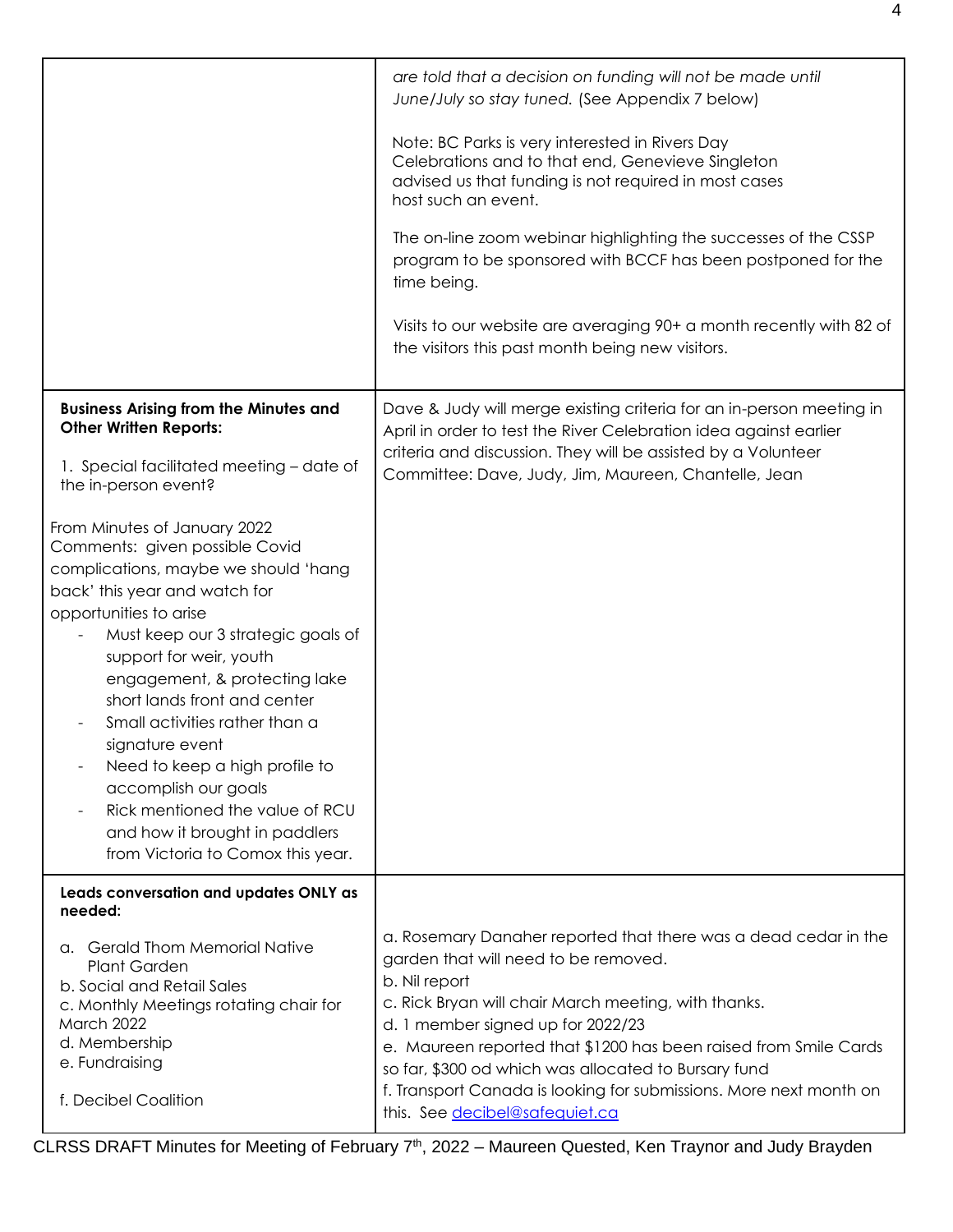| g. Youth Engagement -<br><b>Chantelle Carden</b>                                                                                                      | g. Chantelle reported that Noni Baanstra at LCS is currently very<br>busy, but Chantelle will try to meet with her further about the<br>possibility of "Partnering to Engage Youth in Restoring and<br>Protecting Cowichan Fresh Water Project".<br>h. Water monitoring instruments have been sent off for calibration.                                 |
|-------------------------------------------------------------------------------------------------------------------------------------------------------|---------------------------------------------------------------------------------------------------------------------------------------------------------------------------------------------------------------------------------------------------------------------------------------------------------------------------------------------------------|
| h. Water Monitoring                                                                                                                                   | BC Lakes has a report on 2005 - 2020 Cowichan Lake monitoring.<br>We have been asked if we are interested in increasing the<br>monitoring from Level 2; this would require more volunteers and<br>more time on the water with increased number of sites.<br>i. Please send any news items or pictures to Chantelle for the                              |
| i. Newsletter<br>j. Paddlesport report                                                                                                                | newsletter.<br>j. Rick's group had a program last year to engage youth who<br>volunteer for various organizations such as CLRSS to learn to paddle.<br>They will try to repeat this opportunity this year.                                                                                                                                              |
|                                                                                                                                                       |                                                                                                                                                                                                                                                                                                                                                         |
| k. Fry salvage - Dave DePape                                                                                                                          | k. Dave reported that he was having difficulty gathering data on<br>the number and success of fish who have been "rescued" since the<br>inception of this work. There is a real need to evaluate this program<br>to see if salvage is making a difference & to make sure it is doing<br>more good than harm. It behooves us to try to get some answers. |
| I. Gerald Thom Environmental<br><b>Studies Bursary</b>                                                                                                | I. Nil report                                                                                                                                                                                                                                                                                                                                           |
| m. Cowichan Climate Hub                                                                                                                               | m. Nil report                                                                                                                                                                                                                                                                                                                                           |
| n. CSSP - Genevieve Singleton<br>(see special presentation above)                                                                                     | n. Genevieve expressed that we need to get information about our<br>activities out. CSSP should be acknowledged when grant<br>applications are made to indicate an history of successful work.                                                                                                                                                          |
| o. Lamprey - Genevieve Singleton                                                                                                                      | o. Nil report                                                                                                                                                                                                                                                                                                                                           |
| <b>New Business:</b>                                                                                                                                  |                                                                                                                                                                                                                                                                                                                                                         |
| 1. Sunscreen Project - Mitigating<br>Ultraviolet Filter (UVF) contamination in<br>the Cowichan watershed through<br>monitoring, education & outreach. | 1. Mike Patrick has been taking the lead on this project but is<br>waiting to see if it will be ongoing for a 3 <sup>rd</sup> year.                                                                                                                                                                                                                     |
| 2. Dragon Boat Festival in Lake<br>Cowichan (See Appendix 5 below)                                                                                    | 2. Rosemary agreed to will make contact with Lisa Fox and ask<br>some further questions about the idea. Rosemary will report back to<br>the March CLRSS meeting.                                                                                                                                                                                        |
| 3. Membership in the Lake Cowichan<br>and District Chamber of Commerce                                                                                | 3. There was no interest in CLRSS purchasing a Chamber<br>membership.                                                                                                                                                                                                                                                                                   |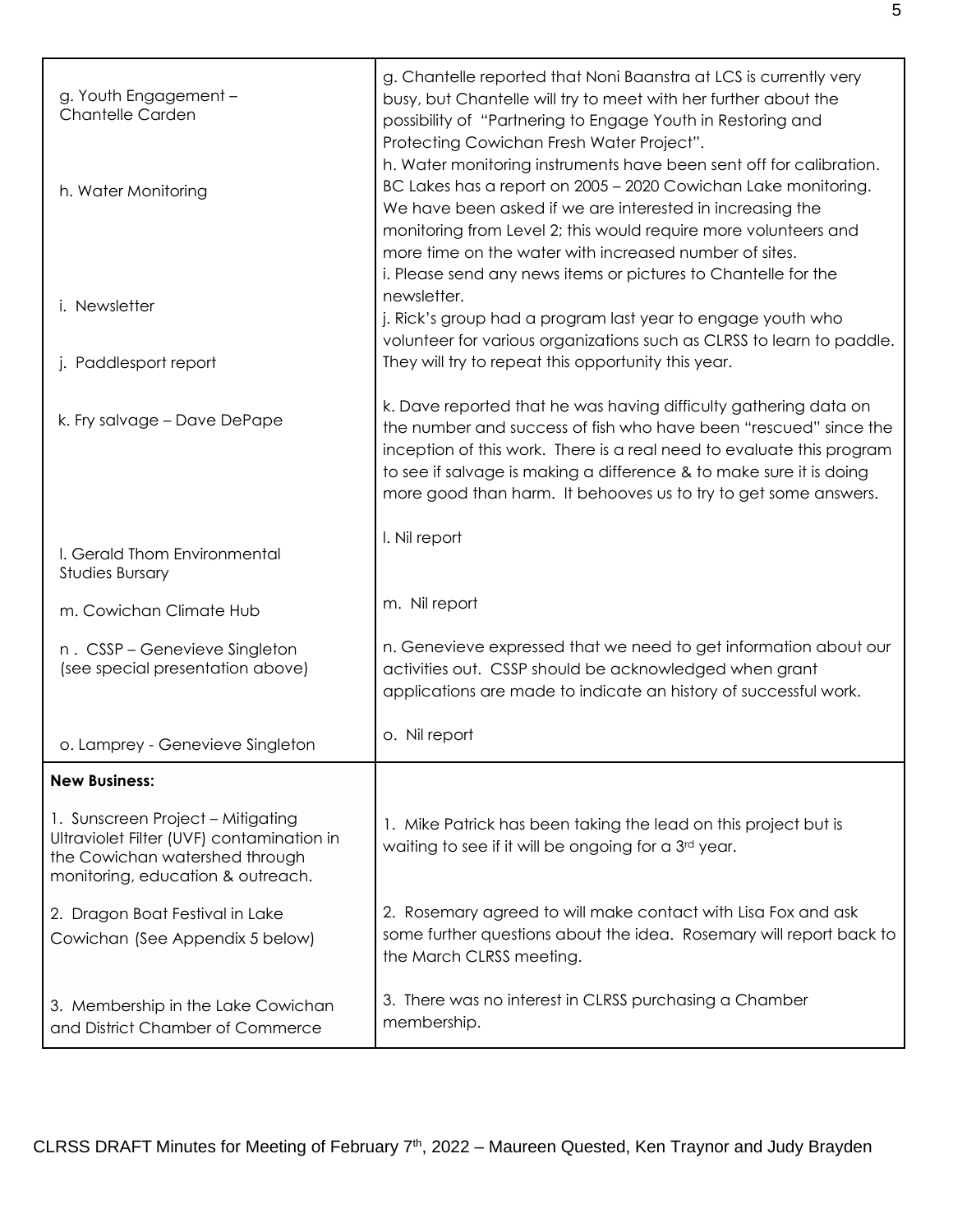| <b>Stewardship Community Reports:</b>                                                                                            |                                                                                                                                                                                                                                                                                                                                                                                                                                                                                                                                                                                                                                                                                                                                                                                                                                                                                                                                                  |
|----------------------------------------------------------------------------------------------------------------------------------|--------------------------------------------------------------------------------------------------------------------------------------------------------------------------------------------------------------------------------------------------------------------------------------------------------------------------------------------------------------------------------------------------------------------------------------------------------------------------------------------------------------------------------------------------------------------------------------------------------------------------------------------------------------------------------------------------------------------------------------------------------------------------------------------------------------------------------------------------------------------------------------------------------------------------------------------------|
| 1. Cowichan Stewardship Roundtable                                                                                               | Jim Deck reported that a number of groups updated the Round<br>Table of their activities. Notable updates are as follows:                                                                                                                                                                                                                                                                                                                                                                                                                                                                                                                                                                                                                                                                                                                                                                                                                        |
|                                                                                                                                  | Genevieve Singleton reports that an application has been<br>1)<br>made to fund a "River Celebration Day" on September 25, 2022.<br>This day would be a celebration of the "reopening and coming<br>together event' post Covid. It would celebrate the Cowichan<br>River from the estuary to the lake. This would occur at a<br>number of locations. A number of groups, including the CLRSS,<br>would be leaders at these locations with room for other groups<br>to participate at each point. This should be exciting and help us<br>determine our Signature Project.                                                                                                                                                                                                                                                                                                                                                                          |
|                                                                                                                                  | Ian Morrison reports that MOTI rules the roost in Regional Districts.<br>2)<br>No revised developments and new developments can be<br>approved without their say so since they are responsible for all<br>roads. Ian points out that the ditches on either side of most<br>roads are to collect run off from the roads and the roads only.<br>Property owners should not rely on these ditches to collect<br>runoff from their properties. Cole Smith, from Sonia Furstenau's<br>office added that she is looking at some of the serious flooding<br>that occurred because of this. Ian also mentioned that BC<br>Assessments assesses the value of all properties in the province.<br>Over the last few years the value of Private Forest Land has<br>gone from 50% of the total in Area F to 33% this year. This means<br>a higher share of the CVRD property taxes will be on the<br>shoulders of residential and commercial property owners. |
|                                                                                                                                  | Neil Anderson from Somenos Marsh reports that there is a<br>3)<br>compound in rubber tires that stabilizes the rubber which is<br>being found in rivers and lakes. This compound reacts with<br>ozone in the atmosphere which creates a substance that is<br>harmful to aquatic life such as fish.                                                                                                                                                                                                                                                                                                                                                                                                                                                                                                                                                                                                                                               |
| Motion to Adjourn                                                                                                                | <b>Moved by Rosemary Danaher</b>                                                                                                                                                                                                                                                                                                                                                                                                                                                                                                                                                                                                                                                                                                                                                                                                                                                                                                                 |
| <b>Important Upcoming Dates:</b><br>Mar 7, 2022 06:30 AM<br>Apr 4, 2022 06:30 AM<br>May 2, 2022 06:30 AM<br>Jun 6, 2022 06:30 AM |                                                                                                                                                                                                                                                                                                                                                                                                                                                                                                                                                                                                                                                                                                                                                                                                                                                                                                                                                  |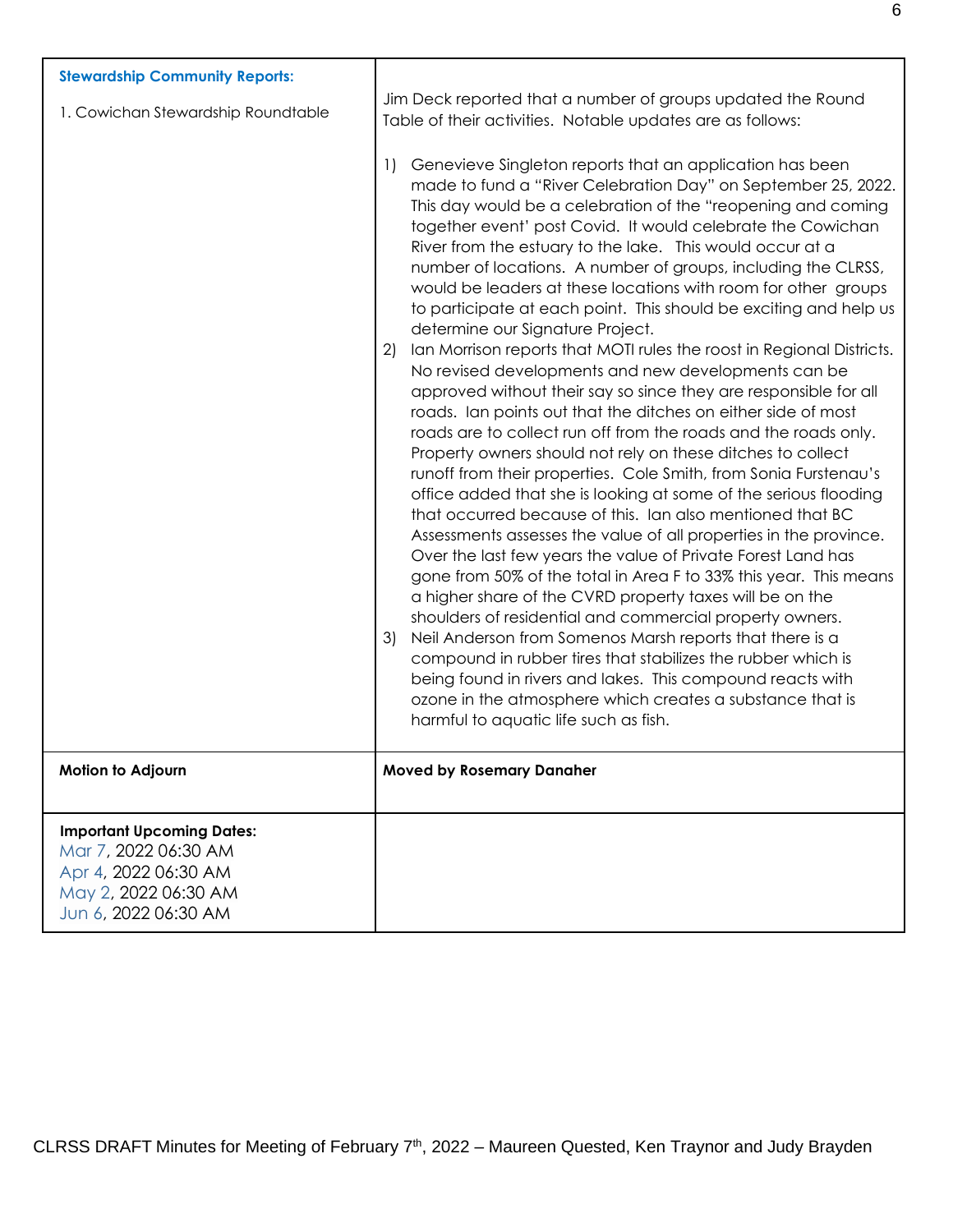| 1. Increase awareness of and support for building<br>the new weir                                                                                                                                                    | 2. Increase Youth Engagement                                                                                                                             |
|----------------------------------------------------------------------------------------------------------------------------------------------------------------------------------------------------------------------|----------------------------------------------------------------------------------------------------------------------------------------------------------|
| Goals<br>Increase public support<br>Increase community understanding of<br>new weir benefits<br>Increase public awareness of how climate<br>$\bullet$<br>change is driving the need for a new weir                   | Goals<br>Increase youth membership<br>Re-establish Lake Studies program<br>Collaborate with other valley<br>youth programs<br>Establish youth roundtable |
| 3. Protect Lake Shore Lands                                                                                                                                                                                          |                                                                                                                                                          |
| Goals<br>Protect critical undeveloped<br>shoreline and tributary habitat<br>Promote protection for Shaw Creek<br>watershed<br>Expand shoreline riparian habitat<br>$\bullet$<br>restoration work to tributary creeks |                                                                                                                                                          |

# **Appendix 1: Strategic Planning Outcomes 2020**

## **Appendix 2: Treasurer's Report**

| January 2022 Treasurer's Report                          |                     |                              |                       |
|----------------------------------------------------------|---------------------|------------------------------|-----------------------|
|                                                          | <b>CASH in Bank</b> | <b>Cheques/Transfer</b><br>s | <b>Available Cash</b> |
| <b>CLRSS General Account</b>                             | 10,956.19           |                              | 10,956.19             |
| to be deposited                                          |                     |                              |                       |
| <b>Salmon fry rescue funds</b>                           |                     |                              | 1,934.21              |
| <b>Total Cash Available for CLRSS General Activities</b> | 9,021.98            |                              |                       |
| <b>Bursary Account Total</b>                             |                     |                              | 6,697.94              |
| Comments:                                                |                     |                              |                       |
|                                                          |                     |                              |                       |

CLRSS DRAFT Minutes for Meeting of February 7<sup>th</sup>, 2022 – Maureen Quested, Ken Traynor and Judy Brayden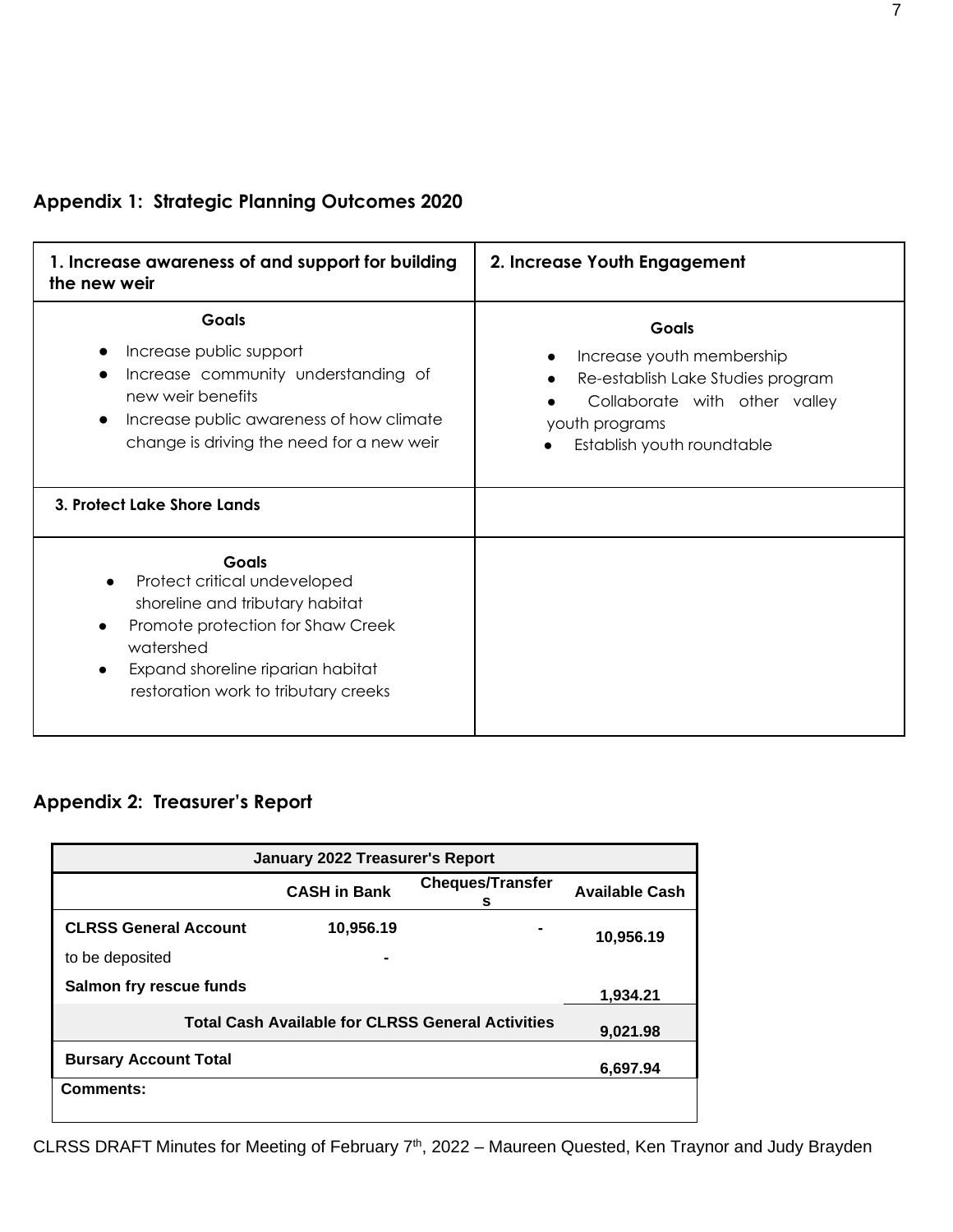|                         | CLRSS 2021/2022 Financial Report Budget to Actual - 31/01/2022 |                           |                                  |                  |               |  |
|-------------------------|----------------------------------------------------------------|---------------------------|----------------------------------|------------------|---------------|--|
|                         |                                                                |                           |                                  |                  |               |  |
|                         | Revenue                                                        |                           | <b>Expenditures</b>              |                  |               |  |
| Category                | <b>Budge</b><br>t                                              | <b>Actual</b>             | Category                         | <b>Budget</b>    | <b>Actual</b> |  |
| <b>Total</b><br>Revenue | 4500                                                           | $\overline{4,}225.9$<br>5 | <b>Total Expenditures</b>        | 4,500.0<br>0     | 3,502.10      |  |
| Memberships             | 1400                                                           | 1,200.0<br>0              | Signs                            | 0                | 257.00        |  |
| Donations               | 2000                                                           | 1,041.7<br>5              | Accounting                       | 100              |               |  |
| Sales                   | 300                                                            | 80.00                     | <b>BCLSS</b>                     | 50               | 50.00         |  |
| Fundraising             | 800                                                            | 1,904.2<br>0              | Society Fees                     | 250              |               |  |
| Interest                | $\mathbf 0$                                                    | 0                         | <b>Printing Costs</b>            | 400              |               |  |
|                         |                                                                |                           | <b>Purchase for Sales</b>        | 100              | 218.40        |  |
|                         |                                                                |                           | <b>Gifted Apparel</b>            | 100              |               |  |
|                         |                                                                |                           | Insurance                        | $\boldsymbol{0}$ | 876.00        |  |
|                         |                                                                |                           | <b>Bank Charges</b>              | 100              | 11.00         |  |
|                         |                                                                |                           | <b>Office Expenses</b>           | 200              | 97.92         |  |
|                         |                                                                |                           | Courses & Mtgs                   | $\mathbf 0$      |               |  |
|                         |                                                                |                           | <b>CSSP Activities</b>           | 0                |               |  |
|                         |                                                                |                           | <b>River CU</b>                  | 0                | 166.65        |  |
|                         |                                                                |                           | <b>Fundraising Expenses</b>      | 100              |               |  |
|                         |                                                                |                           | Misc. other                      | 500              | 34.45         |  |
|                         |                                                                |                           | <b>Transfers to Bursary Fund</b> | 500              | 754.74        |  |
|                         |                                                                |                           | Fry Rescue                       | 300              |               |  |
|                         |                                                                |                           | <b>Landowner Education</b>       | 500              |               |  |
|                         |                                                                |                           | <b>GT Memorial Garden</b>        | 400              |               |  |
|                         |                                                                |                           | <b>Website Update</b>            | 100              | 24.26         |  |
|                         |                                                                |                           | Watershed Art Project            | 800              | 1,011.68      |  |

**Appendix 3 – Submission to Support Grant Application -** *Partnering to Engage Youth in Restoring and Protecting Cowichan Fresh Water Project.*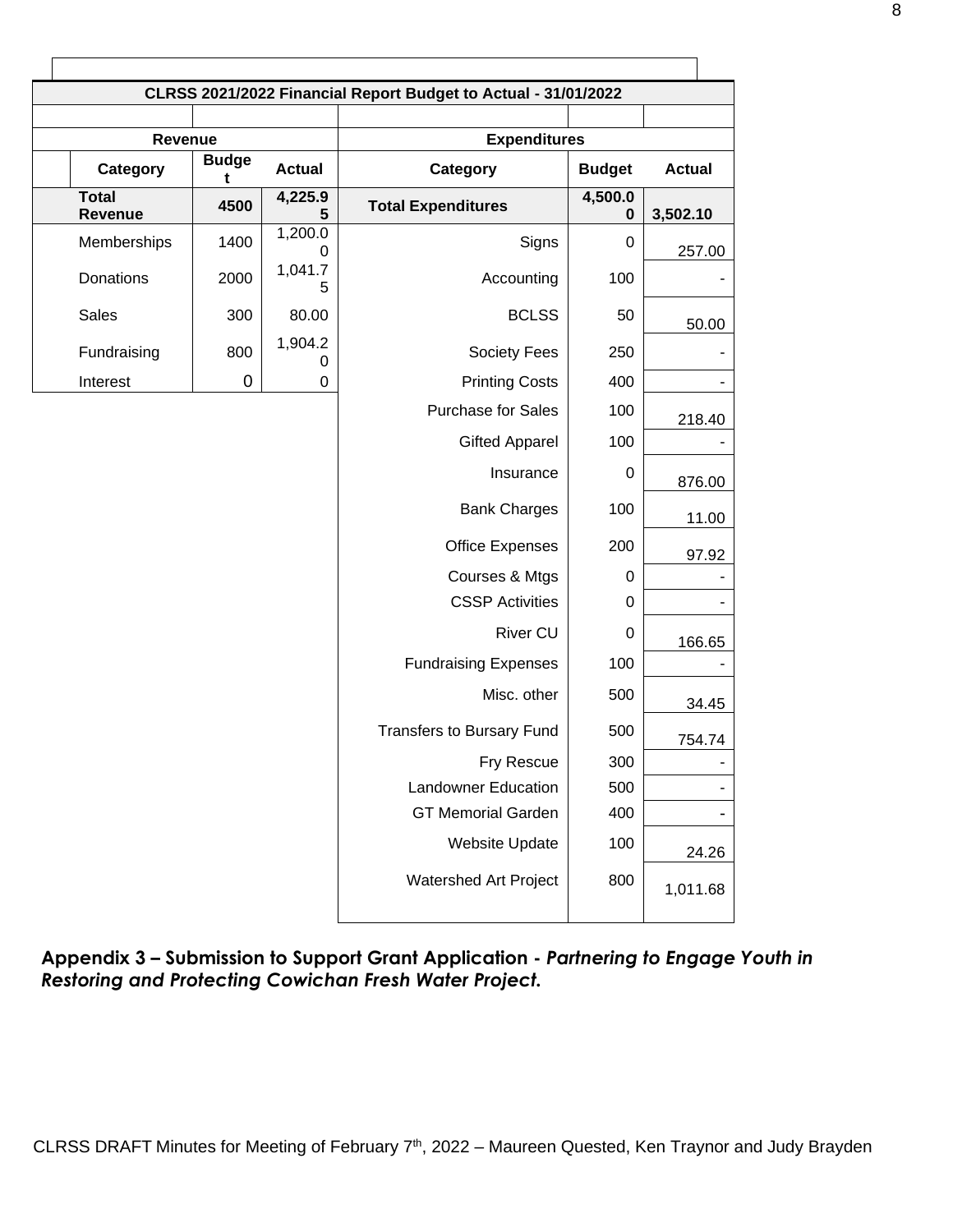

January 17, 2022

To Whom It May Concern,

Please accept this letter in support of the Cowichan Estuary Nature Centre's *"Partnering to Engage Youth in Restoring and Protecting Cowichan Fresh Water Project".*

This project will effectively engage youth in our community to address local freshwater challenges through educational workshops, hands-on action days and conservation and restoration projects, and to also learn more about the impacts of climate change on our watersheds.

The impacts of climate change, including both increased flooding and droughts, will be felt most strongly by the next generation. This project will empower youth to get actively engaged in creating local solutions that protect our watershed, salmon and human communities, help us adapt to a changing climate, and build capacity by providing opportunities for youth to take meaningful action with lasting impact.

The work of the Cowichan Estuary Nature Centre Society (CENCS) aligns with our mandate as well and we are pleased to partner with them on this project. The goals of engaging youth in watershed restoration and in education and action on water conservation, will enhance our region's resiliency in the face of climate impacts and are important to Cowichan Lake & River Stewardship Society (CLRSS).

CLRSS fully supports the efforts of the CENCS as they seek funding to support engaging our community, and youth in particular, to restore and protect our watersheds. The Cowichan Estuary Nature Centre has an excellent track record engaging children and youth in watershed education, and volunteers of all ages in hands-on watershed restoration work.

CLRSS commits to providing support to this project in the form of providing access to already restored sites around Cowichan Lake and River to serve as an outdoor classroom for restoration work education which includes sites that have been going on for 6 years or shorter which show all stages of success and progress over time as well as some failures where the harsh conditions of the upper river under high floods have swept away our efforts.

We will provide 590 volunteer hours over the three years of the project, including facilitating access to these sites, to host students, explain our work and lessons learned, and actively engage teachers from Lake Cowichan Secondary School to bring their students to participate in riparian restoration work for the project at the Cowichan Lake Forest Research Centre site.

Sincerely, President Cowichan Lake & River Stewardship Society 250-228-2279 [cowichan-lake-stewards.ca](http://cowichan-lake-stewards.ca/)

### **Appendix 4 – Lake Cowichan Dragon Boat Festival Idea**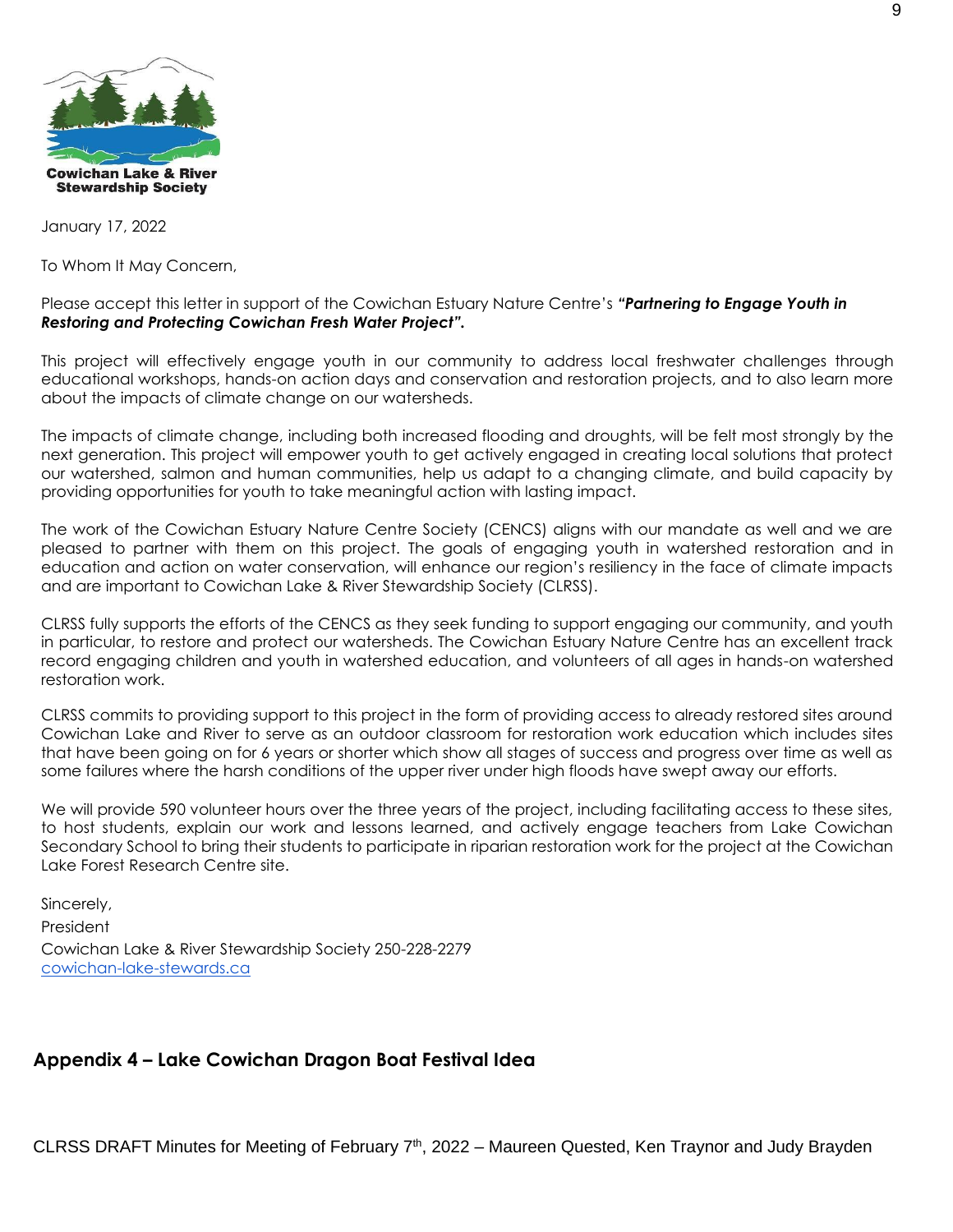Ken and Judy, Lisa Fox has recently moved back to the valley, is a new member of CSRT and has a wide background in watersheds. We are delighted to welcome Lisa to our community. I am hoping you can assist her with some thoughts. In Stewardship, Genevieve

On Wed., Feb. 2, 2022, 11:15 a.m. Lisa Maria Fox, [<lisafox@telus.net>](mailto:lisafox@telus.net) wrote: Good morning Genevieve,

I have a friend that has a keen interest in taking the lead to organize a "dragon boat festival" for Lake Cowichan this coming late summer/fall. He has already connected with some businesses, and other folks and has lots of ideas. Would you happen to know who to put him in touch with? I am thinking perhaps he could coordinate with the local watershed group there, and potentially apply for some funding for indigenous engagement and reconciliation activities, involving local elders and celebrating the history and culture of dragon boats.

Please let me know your thoughts - I am very new to the watershed :)

Warmest thanks, Lisa Maria Fox 403-975-2973 [lisafox@telus.net](mailto:lisafox@telus.net)

**Appendix 5 –** *Mitigating Ultraviolet Filter (UVF) contamination in the Cowichan watershed through monitoring, education & outreach*



Lake Cowichan, B.C. VOR 2GO January 17, 2022 Attn: Thea Rodgers British Columbia Conservation Foundation #105-1885 Boxwood Road Nanaimo BC, V9S 5X9

I am writing on behalf of The Cowichan Lake & River Stewardship Society (CLRSS), to provide this letter of support to the British Columbia Conservation Foundation (BCCF) for their project "Mitigating Ultraviolet Filter (UVF) contamination in the Cowichan watershed through monitoring, education & outreach". A multi-year, multi-stakeholder project to reduce inputs of specific UV filters in the Cowichan River.

**Cowichan Lake & River Stewards** have contributed 2,000 volunteer hours every year for the last 10 years protecting and preserving the Cowichan watershed through our core activities:

- shoreline riparian area restoration and landowner education;
- rescuing stranded salmon fry;
- cleaning up the upper Cowichan river;

CLRSS DRAFT Minutes for Meeting of February  $7<sup>th</sup>$ , 2022 – Maureen Quested, Ken Traynor and Judy Brayden